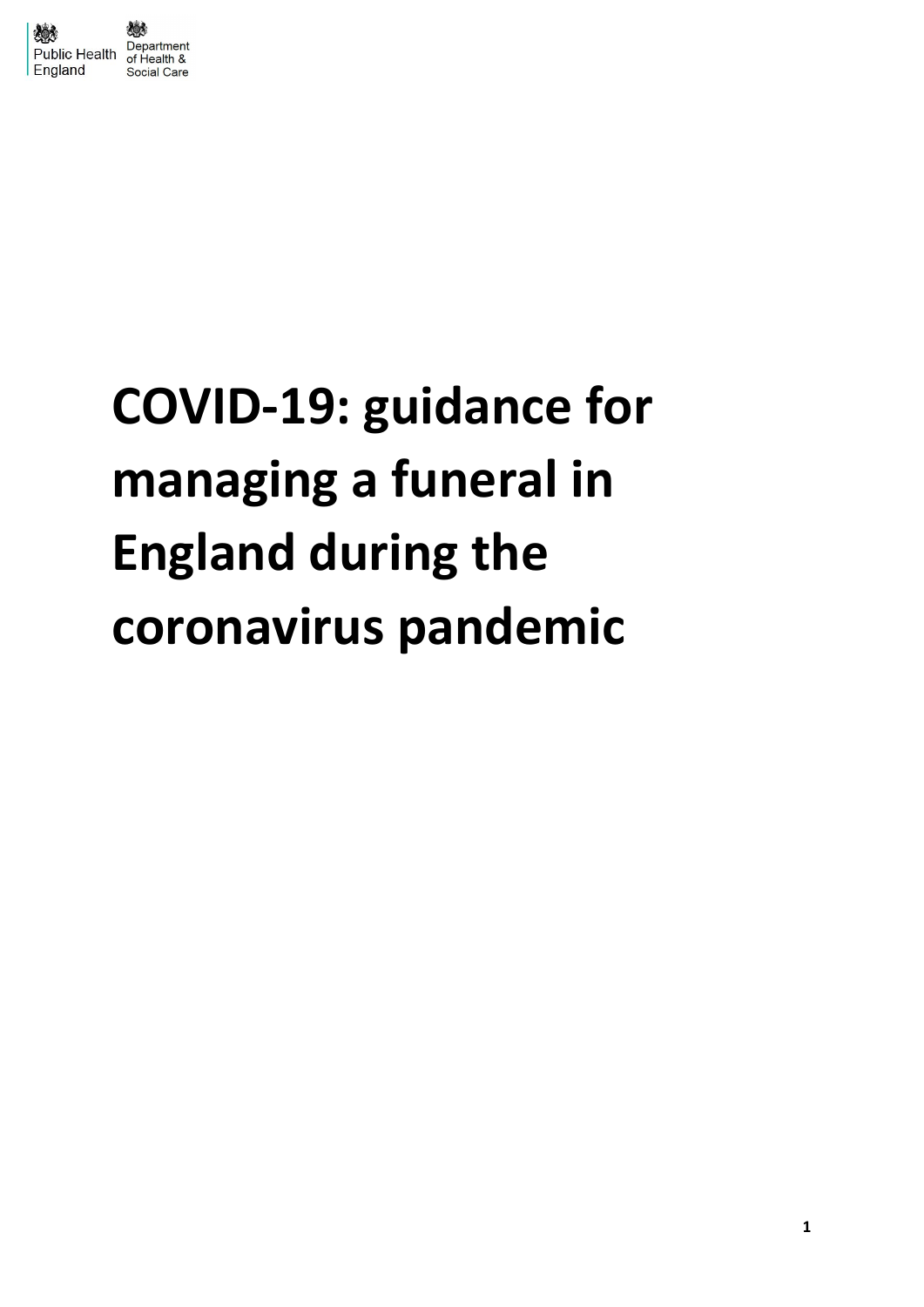

December 2020

© Crown copyright 2020 This publication is licensed under the terms of the Open Government Licence v3.0 except where otherwise stated. To view this licence, visit: <http://www.nationalarchives.gov.uk/doc/open-government-licence/version/3/>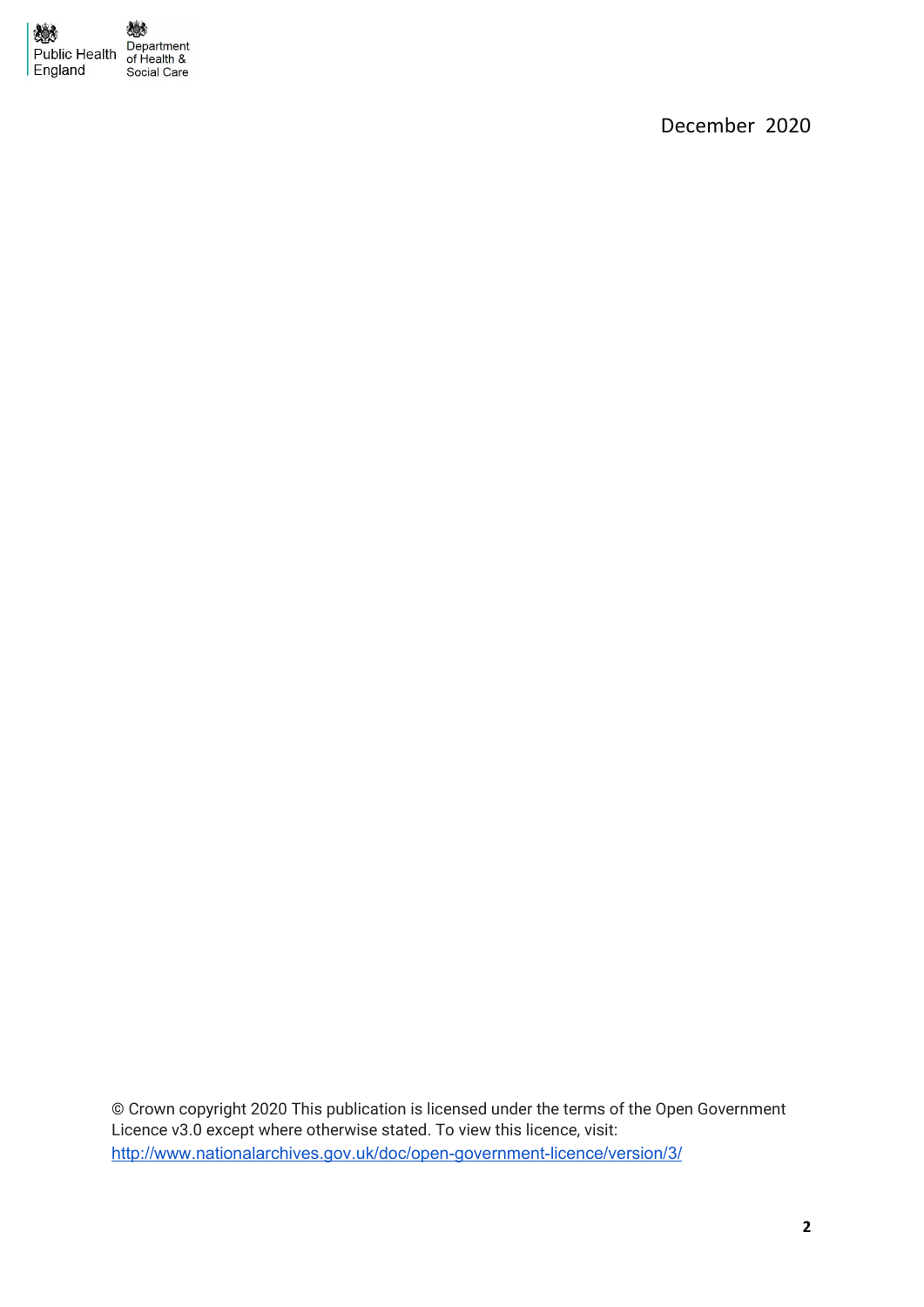

# **Contents**

[Introduction](#page-3-0)

[What has changed](#page-3-1)

[Main principles](#page-4-0)

[Planning funerals and other similar events](#page-6-0)

[Social distancing and keeping mourners safe](#page-7-0)

[Travelling to and from a funeral](#page-12-0)

[Who can attend a funeral?](#page-8-0)

[Management of the venue](#page-13-0)

[Linked religious, belief-based or commemorative events](#page-16-0)

[Personal care of deceased people](#page-18-0)

[Experiencing grief or bereavement](#page-18-1)

[The Health Protection Regulations](#page-19-0)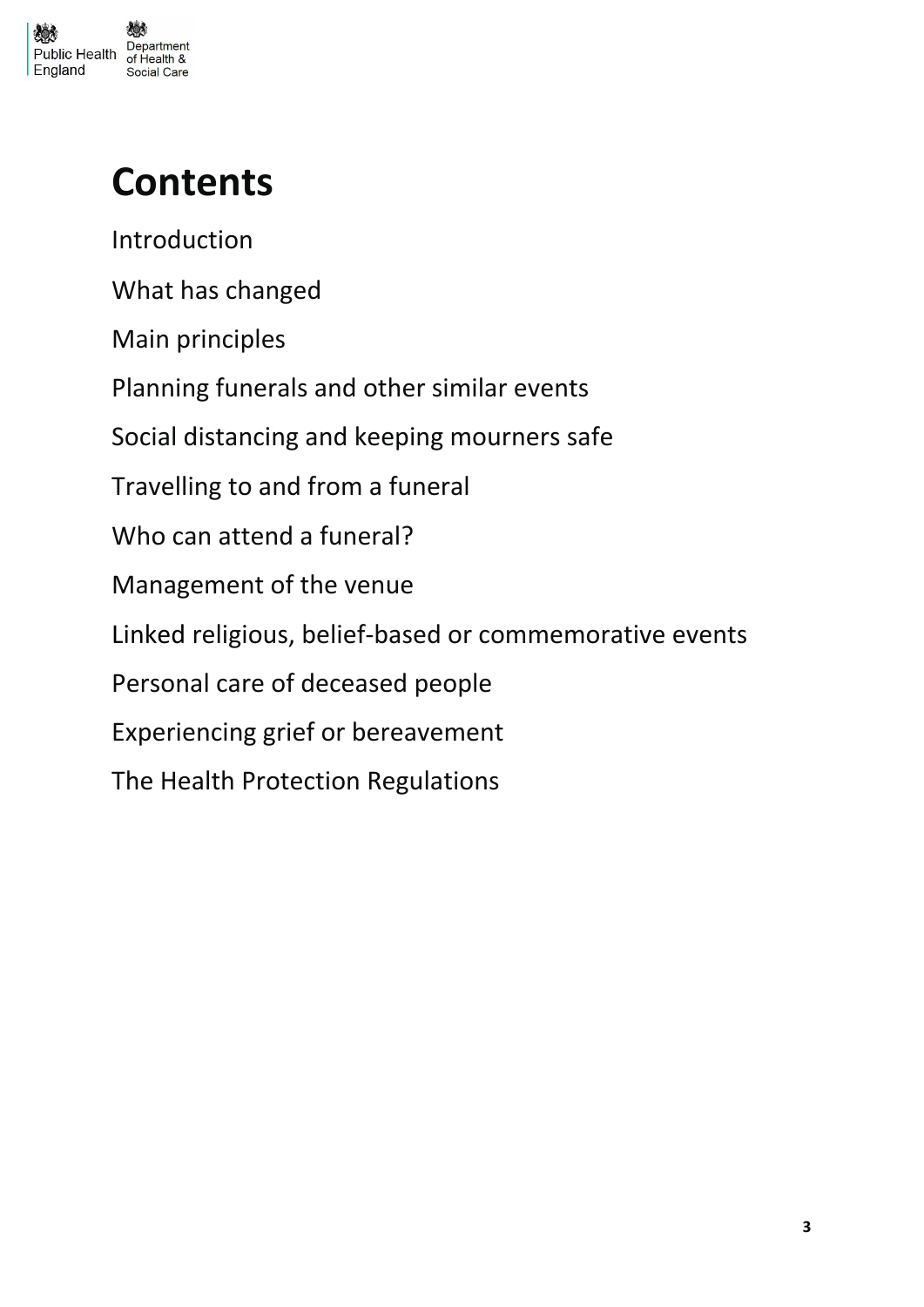

# <span id="page-3-0"></span>**COVID-19: guidance for managing a funeral in England during the coronavirus pandemic**

On the 2nd of December 2020 the period of National Restrictions will change to a system of Local Restriction Tiers. Different tiers of restrictions apply in different parts of the country. Find out [what](https://www.gov.uk/find-coronavirus-local-restrictions) tier your area is in.

In each of these local restriction tiers, people are permitted to leave their homes to attend a funeral as well as other religious, belief-based, or commemorative events that are linked to a person's death.

This guidance is of a general nature and should be treated as a guide. In the event of conflict between any applicable legislation (including the health and safety legislation) and this guidance, the applicable legislation shall prevail.

This guidance applies in England.

### <span id="page-3-1"></span>**What has changed**

This guidance has been updated in line with:

- The Health Protection [\(Coronavirus,](https://www.legislation.gov.uk/uksi/2020/1374/contents/made) Restrictions) (All Tiers) (England) [Regulations](https://www.legislation.gov.uk/uksi/2020/1374/contents/made) 2020
- The Health Protection [\(Coronavirus,](https://www.legislation.gov.uk/uksi/2020/839/made) Wearing of Face Coverings in a Relevant Place) (England) [Regulations](https://www.legislation.gov.uk/uksi/2020/839/made) 2020, amended
- The Health Protection (Coronavirus, Restrictions) [\(Self-Isolation\)](https://www.legislation.gov.uk/uksi/2020/1045/made) (England) [Regulations](https://www.legislation.gov.uk/uksi/2020/1045/made) 2020.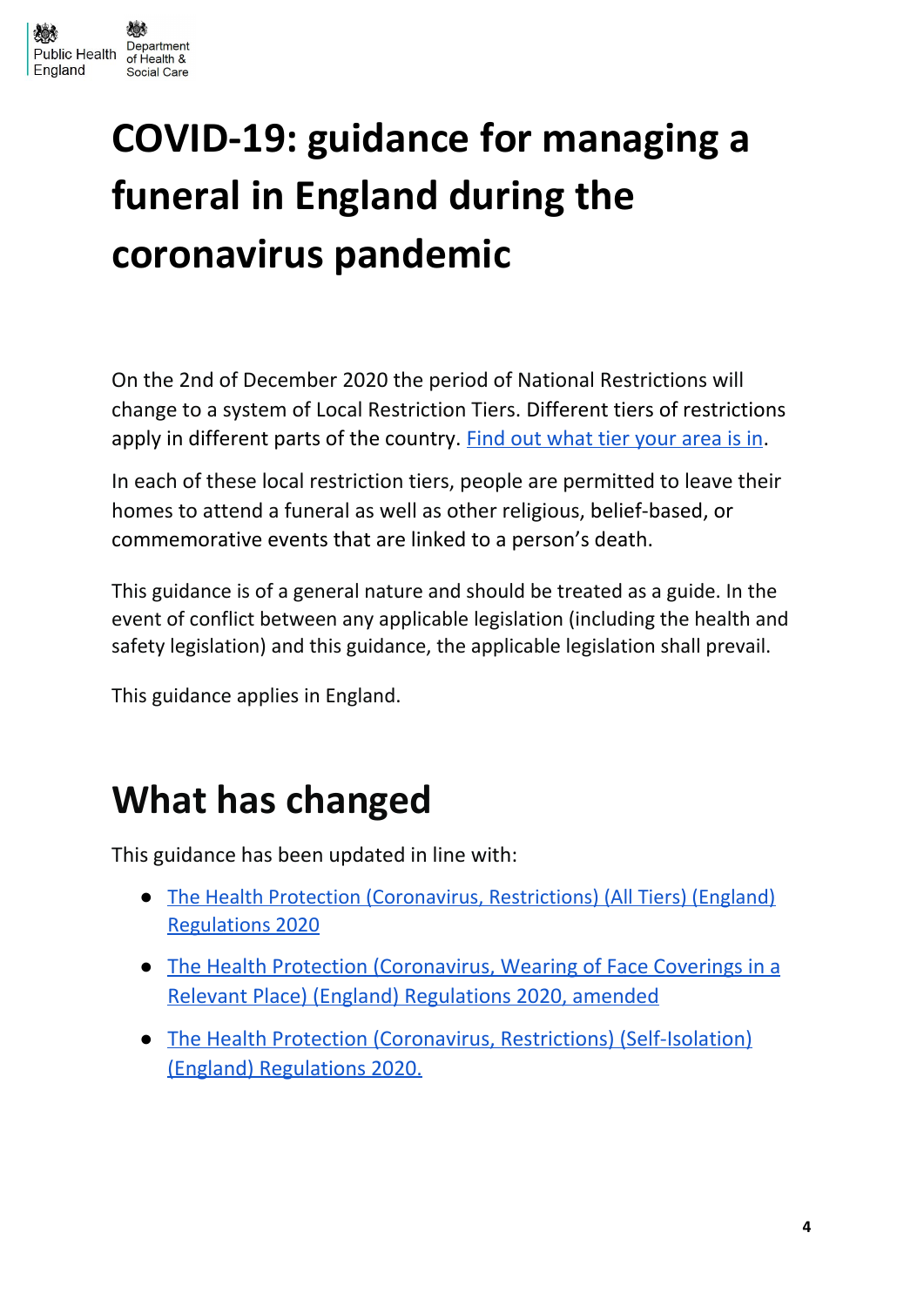

#### **What you need to know**

- Up to 30 people can attend a funeral, indoors or outdoors. Anyone working is not included
- up to 15 people can attend other religious, belief-based, or commemorative events that are linked to a person's death. This number applies indoors or outdoors and anyone working is not included. Stone setting ceremonies, ash scattering and wakes are examples of such events
- funerals and other religious, belief-based or commemorative events should take place in a COVID-19 secure venue which is permitted to open for this purpose. The venue manager must carry out a COVID-19 risk [assessment](https://www.hse.gov.uk/coronavirus/working-safely/risk-assessment.htm) and take all reasonable measures to limit the risk of transmission of the virus
- close family members of the deceased who are advised to self-isolate are advised to participate in the funeral remotely, if possible. If after careful consideration of the risk, they choose to attend in person, all [relevant](#page-9-0) [precautions](#page-9-0) outlined in the [relevant](#page-8-0) section of this guidance should be followed
- overnight stays at someone else's home to attend a funeral are not permitted unless they are part of the same support bubble. Hotels may remain open to provide accommodation for anyone attending a funeral or other religious, belief-based or commemorative event in all local restriction tiers
- crematoriums and burial grounds can remain open in all local restriction tiers.

### <span id="page-4-0"></span>**Main principles**

This advice is designed to assist people who are managing a funeral venue or organising a funeral in England related to a death from any cause during the coronavirus (COVID-19) pandemic. It is for people of any faith, or none.

This guidance has been developed to make sure that:

bereaved people are treated with sensitivity, dignity and respect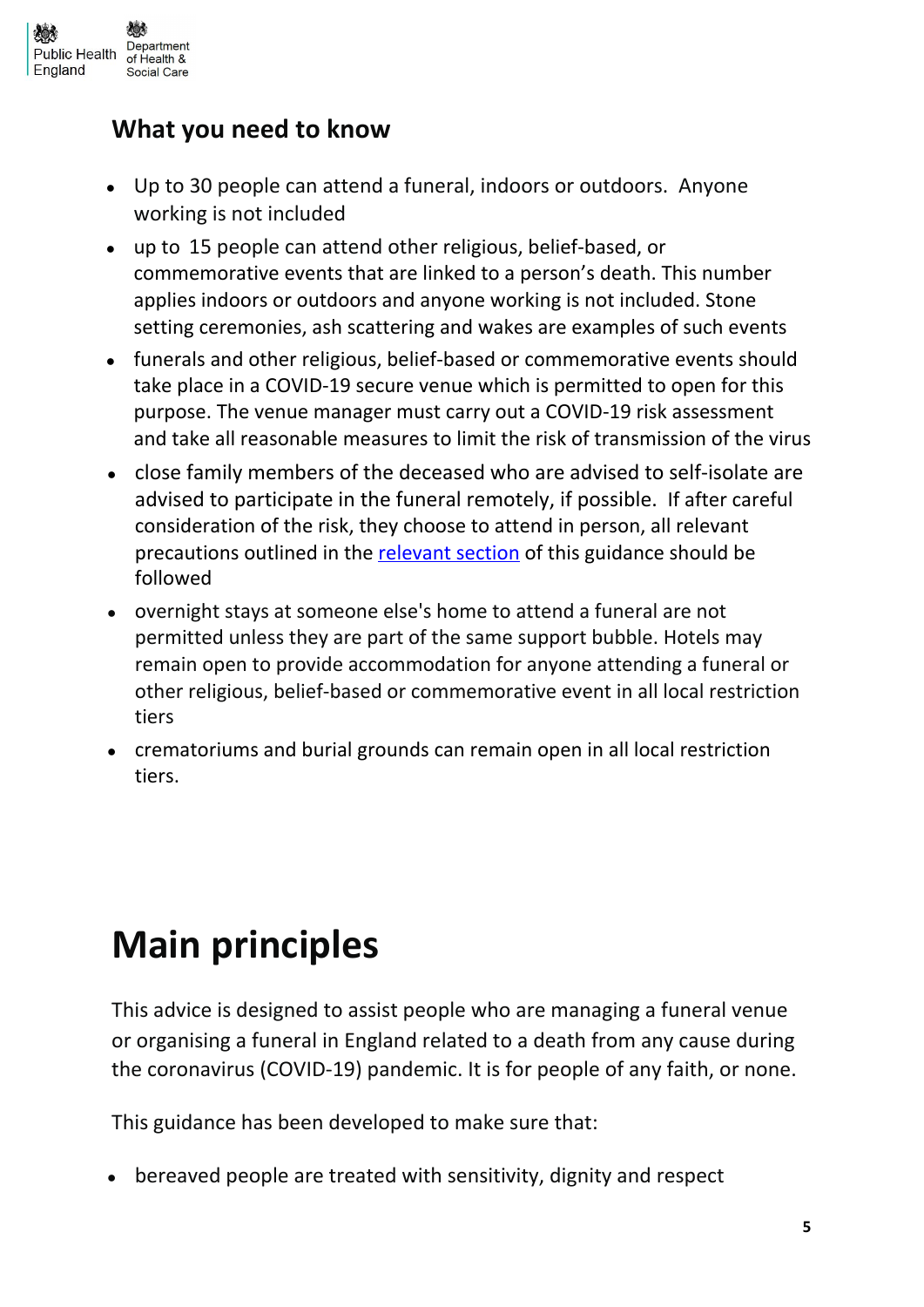

• funerals can continue to take place whilst minimising the risk of infection

Guidance on arranging or [attending](https://www.gov.uk/government/publications/covid-19-guidance-for-managing-a-funeral-during-the-coronavirus-pandemic/covid-19-guidance-for-managing-a-funeral-during-the-coronavirus-pandemic) a funeral is available for the public.

This guidance remains under review and may be updated in line with the changing situation. This guidance aims to balance the needs of the bereaved to mourn, with the need to minimise the spread of COVID-19 infection. While recognising the importance of these rituals and gatherings, the actions detailed in this guidance are important in reducing the spread of infection, particularly to clinically vulnerable and clinically extremely vulnerable people who may be at risk of severe illness.

The risk of COVID-19 spread increases whenever households mix. A household is defined as those people who live together under the same roof and who share facilities. Any mourners who are not part of the same household or support bubble should follow social [distancing](https://www.gov.uk/government/publications/coronavirus-covid-19-meeting-with-others-safely-social-distancing/coronavirus-covid-19-meeting-with-others-safely-social-distancing) guidelines.

For deaths that are suspected or confirmed as being due to COVID-19, it is recognised that household members of the deceased person may have already been exposed to COVID-19 during the course of the preceding illness. However, steps should be taken to minimise any new exposure, especially where individuals who are not part of the household, and where those at risk of severe illness may come into contact with the virus.

The government has advised that funeral services should continue and has requested that local authorities consider how they can facilitate this. Funerals where mourners attend in person should continue wherever it is necessary to fulfil individual needs but it remains important that this guidance, the law and (any) restrictions in place are followed.

To ensure that organisations managing funerals are able to facilitate the needs and wishes of families, it is important that funerals are not delayed. We understand how difficult funeral arrangements will be for families and friends who have lost loved ones, however the current guidance will remain in place for the foreseeable future as we continue to respond to the challenges of COVID-19.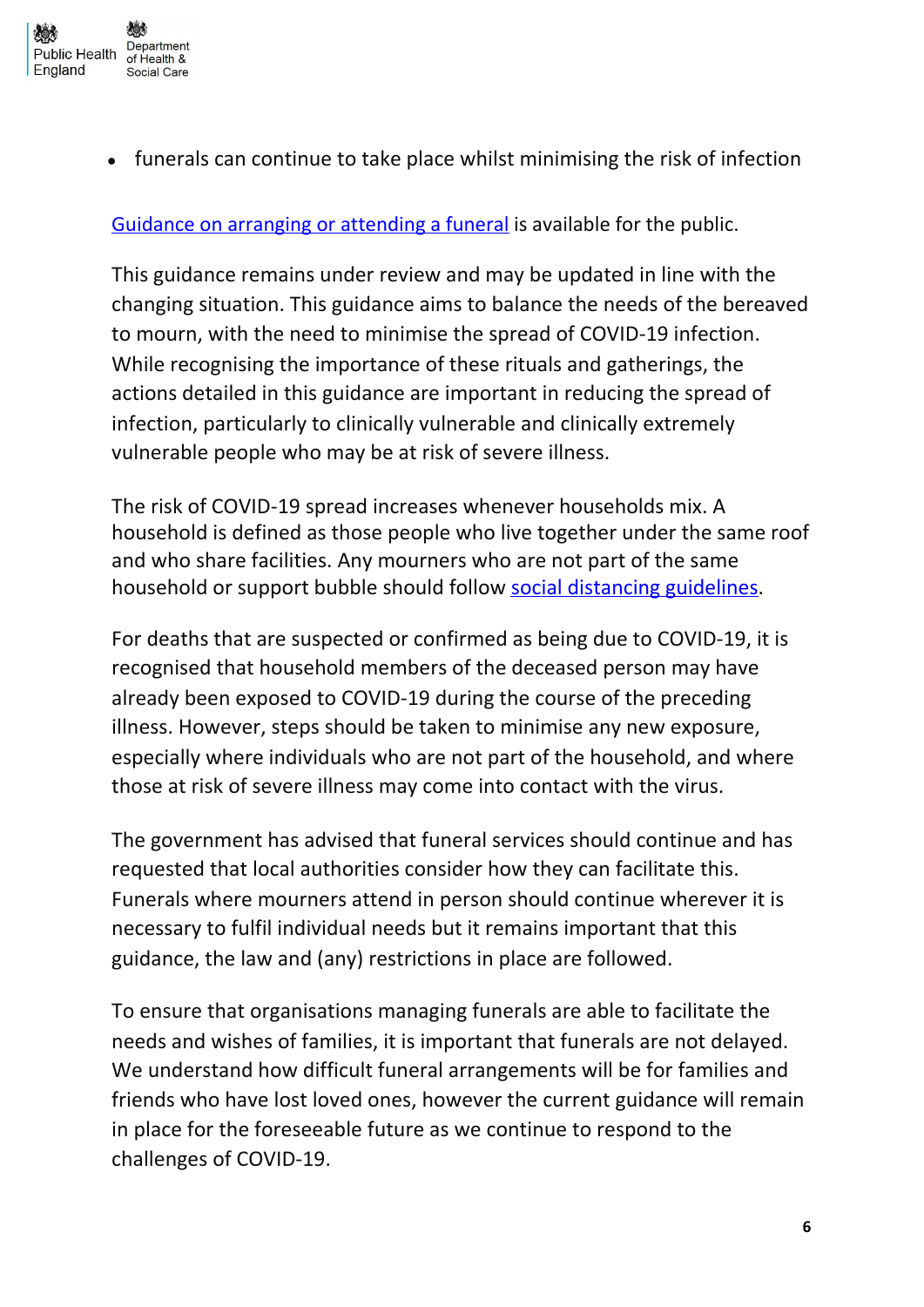

However, mourners may wish to consider delaying a commemorative event, such as a wake or memorial service, until current social restrictions are lifted.

# <span id="page-6-0"></span>**Planning funerals and other similar events**

Actions that should be taken to reduce the spread of COVID-19 whilst planning a funeral and other similar events include:

- Limiting mourners to a maximum of 30 people at the funeral service as required by law. Based on how many people the premises can safely accommodate with social distancing in place, this may need to be less than the maximum of 30 people. In order to determine this number, the funeral venue should have carried out a risk assessment
- limiting mourners to a maximum of 15 people at other religious, belief-based or commemorative events linked to a person's death such as wakes, ash scattering or stone setting ceremonies as required by law. The actual number permitted at these events will be determined by the risk assessment of the venue. Different venue requirements will apply within different local restriction tiers. See further details on linked [religious,](#page-16-0) belief-based or [commemorative](#page-16-0) events
- advising that only close friends and family should be invited to funerals and other religious, belief-based or commemorative events
- making sure the venue manager has carried out a risk assessment and taken all reasonable measures to limit the risk of transmission of the virus
- making sure venue capacity and attendance numbers allow social distancing (at least 2 metres) to be maintained between individuals who are not from the same household or support bubble during the funeral and other commemorative events linked to a person's death. See further details on [management](#page-13-0) of the venue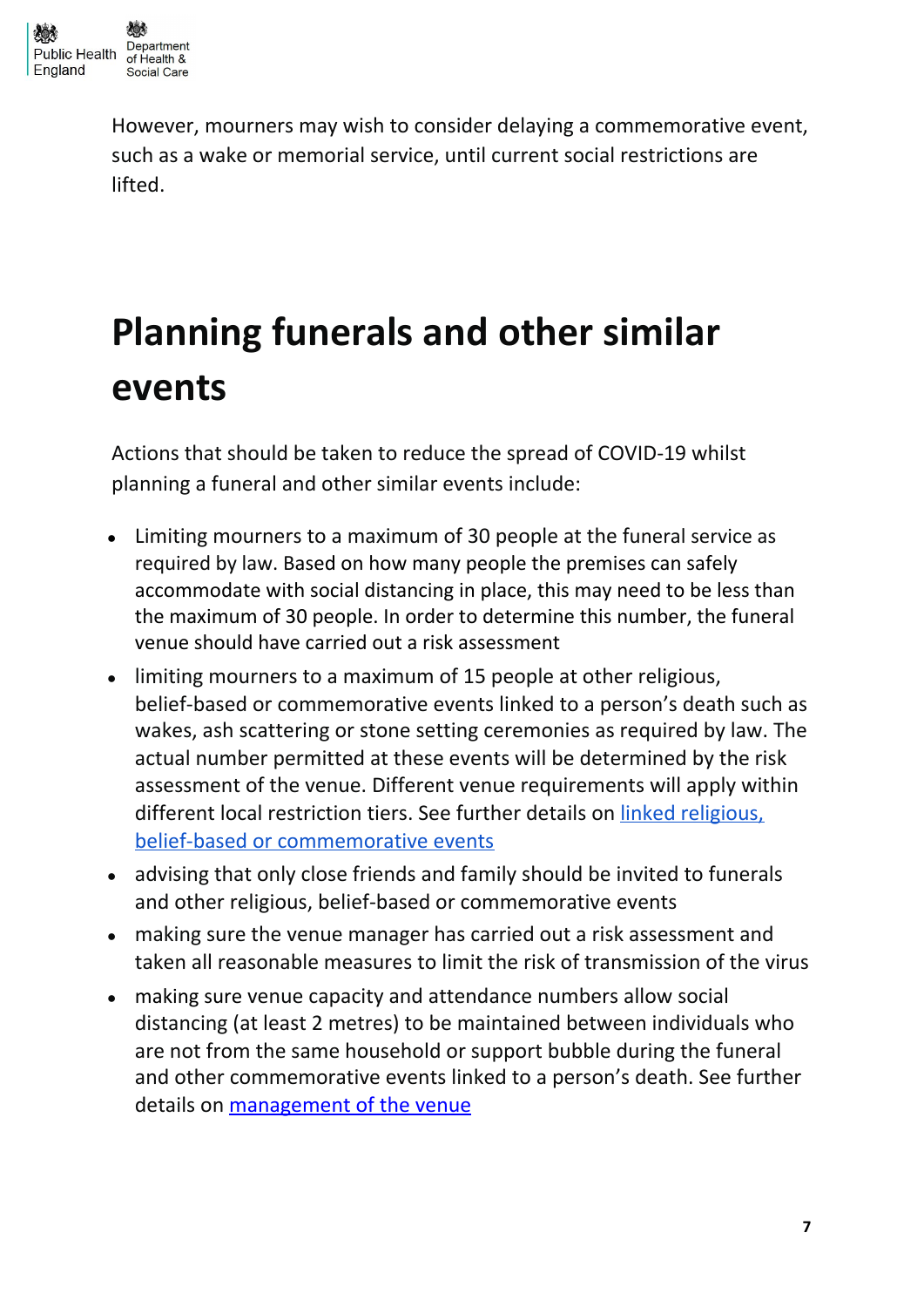

- recommending remote participation instead of attendance in person by any mourners where this fulfils their needs, in particular those who are clinically vulnerable or clinically extremely vulnerable
- ensuring mourners are aware if there is a clinically extremely vulnerable person attending and the vulnerable person's need to avoid close contact at any point
- facilitating strict adherence to processes to minimise the risk of virus transmission to clinically vulnerable or clinically extremely vulnerable mourners, should they choose to attend in person
- reminding mourners that anyone who has been instructed by NHS Test and Trace to self-isolate because they or another household member have tested positive for COVID-19, or because they are the close contact of someone who has tested positive for COVID-19 must not attend a funeral (unless an exemption applies for close family members) because they pose a risk to others
- where an exemption applies for close family members of the deceased to leave their self-isolation period to attend the funeral, recommending remote participation by mourners where possible. See further detail o[n](#page-9-0) legal [requirements](#page-9-0) to self isolate and exemptions
- making sure staff and funeral attendees follow the advice on social distancing and wear a face covering when travelling to and from the funeral gathering. See the section on [travelling](#page-12-0) to and from the funeral.

# <span id="page-7-0"></span>**Social distancing and keeping mourners safe**

Measures to reduce the transmission of COVID-19 include ensuring mourners do the following:

- Staying at least 2 metres away from others outside their household or support bubble
- washing their hands regularly for 20 seconds or using hand sanitiser
- avoiding touching their eyes, nose or mouth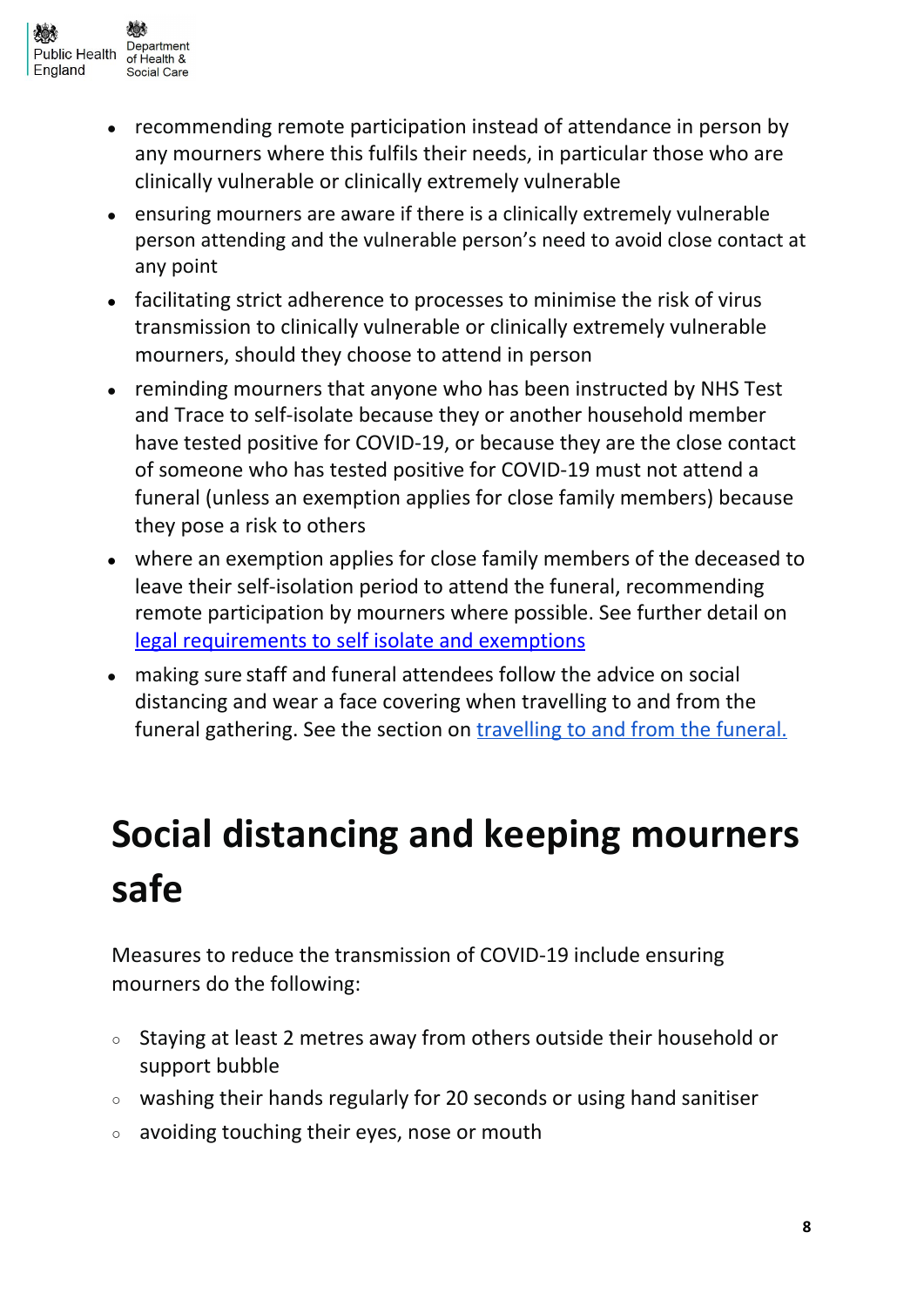

- when coughing or sneezing, covering their mouth and nose with a tissue and throwing away the tissue safely. If a mourner does not have a tissue, they should use the crook of their elbow (not hands) to cough or sneeze into
- $\circ$  ensuring they wear face coverings, as required by law when attending indoor venues such as places of worship, crematoriums and burial ground chapels. This applies unless an individual is exempt for health, disability or other reasons. Face coverings should also be worn in other enclosed public spaces where social distancing may be difficult and where attendees come into contact with people they do not normally meet. There is additional guidance on the use of face [coverings](https://www.gov.uk/government/publications/face-coverings-when-to-wear-one-and-how-to-make-your-own/face-coverings-when-to-wear-one-and-how-to-make-your-own#:~:text=You%20should%20also%20wear%20a,settings%2C%20such%20as%20GP%20surgeries.https://www.gov.uk/government/publications/face-coverings-when-to-wear-one-and-how-to-make-your-own/face-coverings-when-to-wear-one-and-how-to-make-your-own)
- avoiding singing, shouting, chanting and raising voices because this may increase the risk of passing on the virus to people nearby
- avoiding playing musical instruments that are blown. However, some professional, socially-distanced vocal or instrumental contributions can be included, either indoors or outdoors, but outside wherever possible. Singing should be limited to a small, set group of no more than 6 people, staying at least 2 metres apart, and should not include audience participation. There is additional guidance on the [performing](https://www.gov.uk/guidance/working-safely-during-coronavirus-covid-19/performing-arts) arts. Consider using instrumental music or recordings as an alternative
- ensuring spoken addresses to the mourners or their responses during a ceremony are not in a raised voice and encouraging the use of microphones or similar equipment to minimise natural voice volume.

### <span id="page-8-0"></span>**Who can attend a funeral?**

Funeral ceremonies must have no more than 30 people attending, whether indoors or outdoors. Anyone working, for example officiants, staff employed by the venue or third-party staff, is not included in this number. However, keeping overall numbers as low as possible will reduce the risk of disease transmission and allow more flexibility in the use of spaces.

For other religious, belief-based or commemorative events linked to a person's death the limit is 15 people, whether indoors or outdoors. Anyone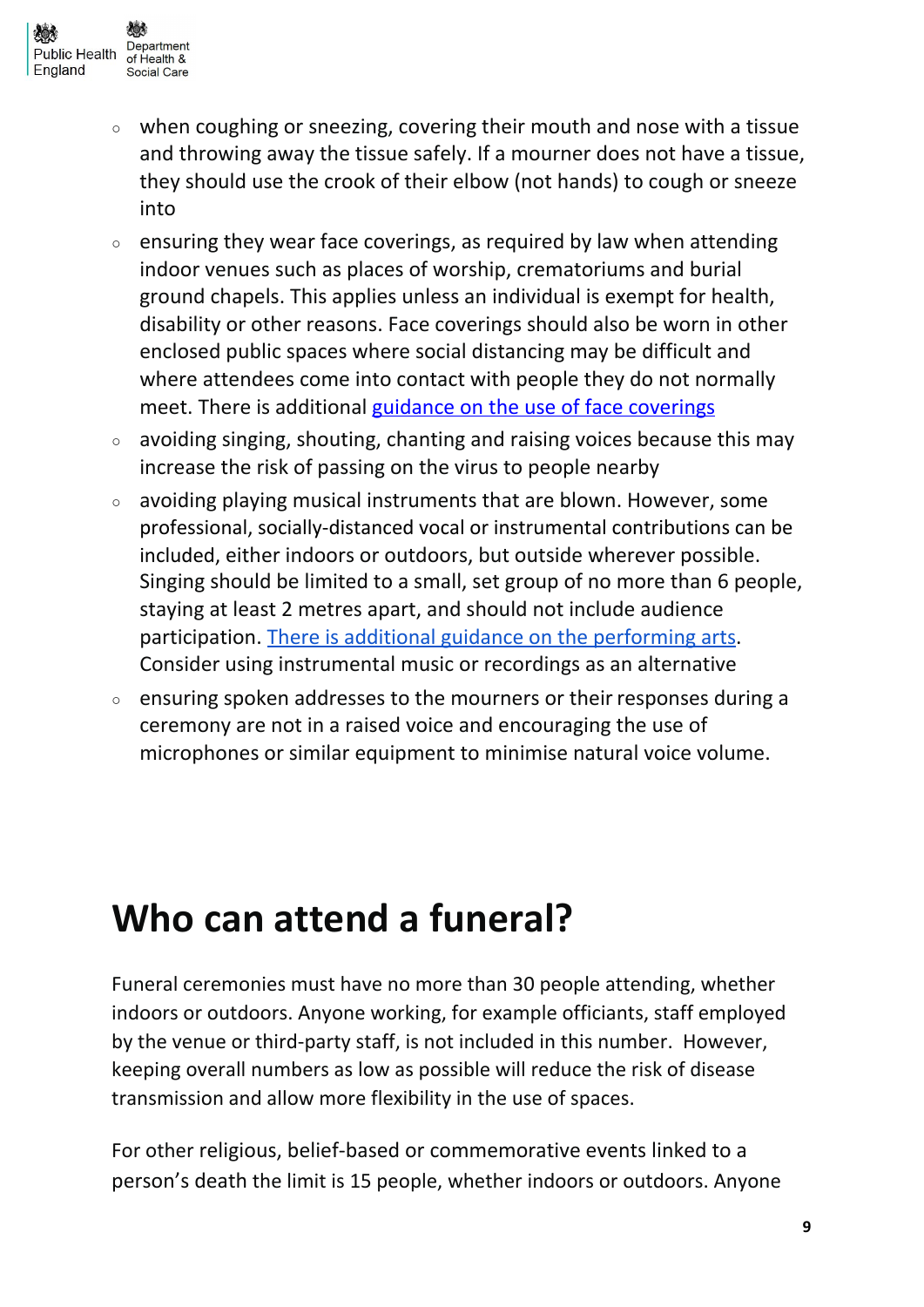

working is not included. Mourners should be reminded of these number limits during the planning process.

Funeral venue managers should always make sure mourners maintain social distancing with anyone they do not live with or who is not in their support bubble. Venue managers should also make sure mourners take particular care to maintain hand and respiratory hygiene – washing hands and surfaces – especially when using shared facilities like bathrooms.

#### **People who are symptomatic should not attend**

People who have symptoms of COVID-19 (a new continuous cough, a high temperature or a loss of, or change in, their normal sense of taste or smell) should not attend a funeral because they pose a risk to others. They should immediately self-isolate and [request](https://www.gov.uk/get-coronavirus-test) a test online, or contact NHS 119 via telephone to request a test if they do not have internet access.

#### <span id="page-9-0"></span>**People who are required to self-isolate**

Any person who has been instructed by NHS Test and Trace to self-isolate because they have tested positive for COVID-19, or are a close contact of someone who has tested positive for COVID-19 should not attend a funeral because they pose a risk to others. It is a legal offence for a person who is required to self-isolate to attend a funeral under any circumstance other than the funeral of a close family member (for example a partner, parent, sibling or grandparent).

People with a legal duty to self-isolate are:

- Anyone who is notified that they have tested positive for COVID-19. They must self-isolate (stay at home) for the period ending 10 days after they first developed symptoms or, if they did not have symptoms when they took a coronavirus test, 10 days after the date of the test.
- anyone who is notified that another member of their household or support bubble has tested positive. They must stay at home for the period ending 14 days after that household or support bubble member's symptoms began or, if they did not have symptoms when they took a coronavirus test, 14 days after the date of the test.
- anyone who is instructed by NHS Test and Trace to self-isolate because of close recent contact with a person outside their household or support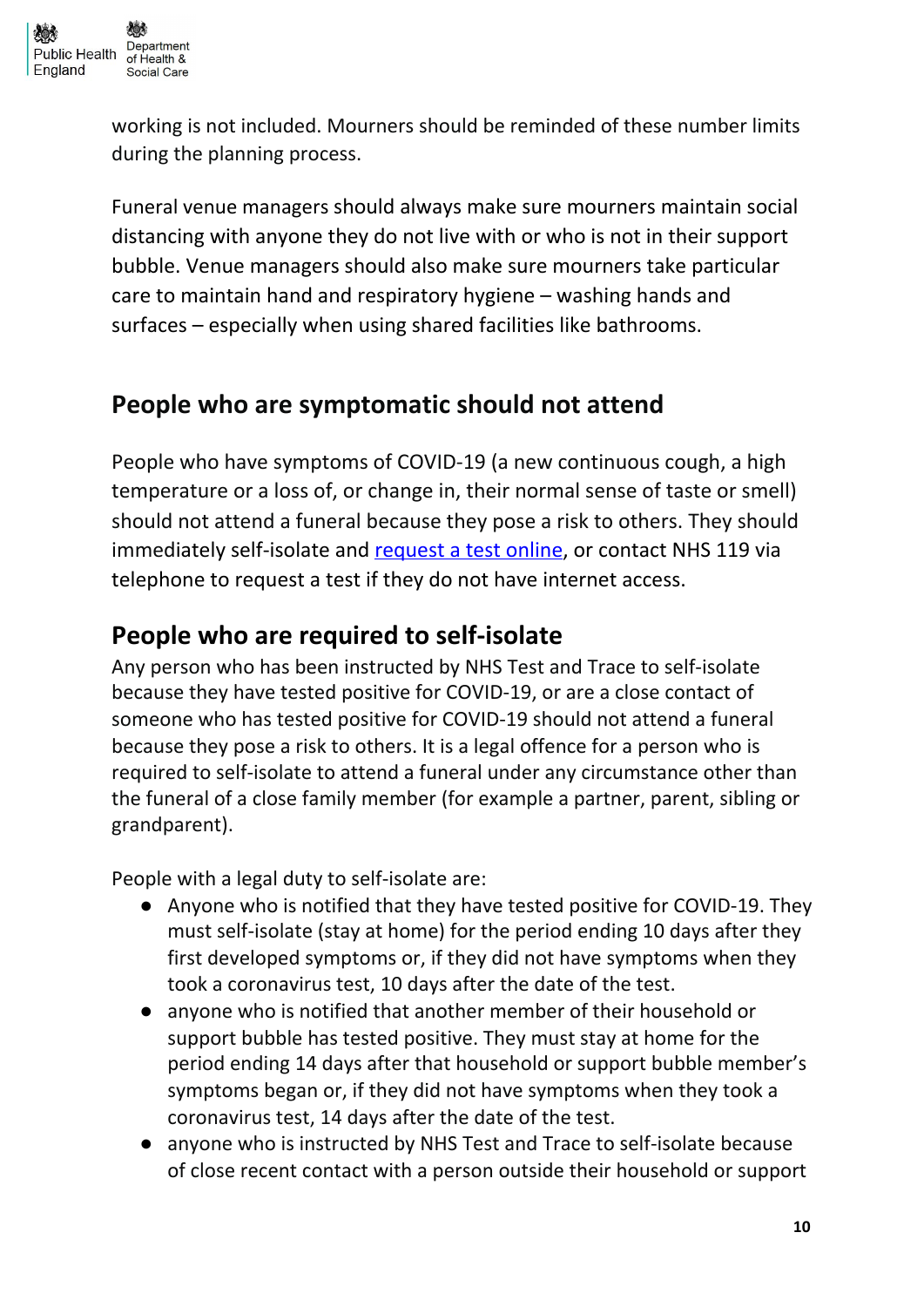bubble who has tested positive for COVID-19. They must stay at home for the period instructed by NHS Test and Trace (which will end 14 days after the point of most recent contact with the person who has tested positive).

Guidance for households with possible or confirmed [coronavirus](https://www.gov.uk/government/publications/covid-19-stay-at-home-guidance) infection is available.

Close family members of the deceased are exempted from the legal requirement to self-isolate to attend the funeral ceremony. In this instance, we would strongly recommend that mourner(s) do not attend in person but instead attend virtually, for example through a video link.

If, after very careful consideration and with awareness of the risks they may pose to others, a mourner who is required to self-isolate chooses to attend the funeral of a close family member it is essential that all of the following precautions are taken:

- Advising the funeral venue manager and other mourners in advance that they are in their self-isolation period. It is a legal requirement for a venue manager to complete a risk assessment and take all reasonable measures to limit the risk of transmission of COVID-19
- ensuring that they take extra care to keep their distance and avoid any contact with another mourner who may be clinically vulnerable or clinically extremely vulnerable
- maintaining a distance of at least 2 metres between themselves and others at all times
- practising strict hand and respiratory hygiene by:
	- wearing a surgical grade type IIR face mask or higher grade, properly fitting, to minimise any risk of viral transmission from the isolating individual. If a respirator mask is used (for example N95), this should be non-valved. Type IIR masks are widely available from pharmacies, supermarkets and online retailers. We advise that the mourner should provide their own face mask. Those organising the funeral may also want to ensure they have some in stock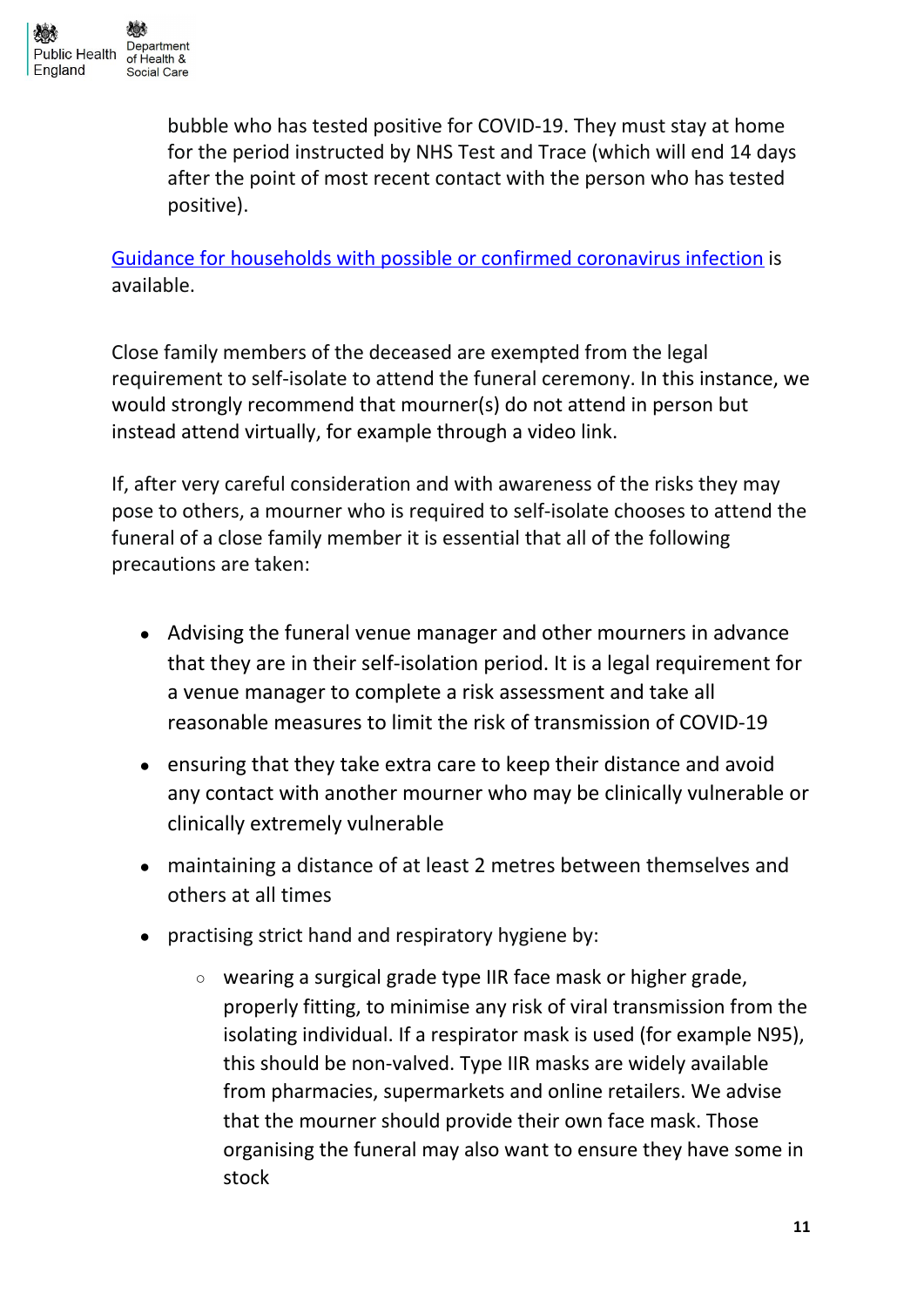

- washing their hands more often than usual with soap and water for at least 20 seconds, or use a hand sanitiser
- avoiding touching their eyes, nose and mouth
- covering their coughs or sneezes.

A person who is legally required to self-isolate may only break self-isolation when attending the funeral of a close family member and otherwise must continue to self-isolate unless there are other circumstances present that legally allow them not to.

If a mourner has been advised to self-isolate by NHS Test and Trace they must not break their isolation to attend other religious, belief-based or commemorative events linked to a person's death, as it would be a legal offence to do so and they may be fined.

#### **Mourners who are clinically extremely vulnerable**

People who are clinically extremely [vulnerable](https://www.gov.uk/government/publications/guidance-on-shielding-and-protecting-extremely-vulnerable-persons-from-covid-19/guidance-on-shielding-and-protecting-extremely-vulnerable-persons-from-covid-19) should have received a letter (a formal NHS notification) to inform them of this. They will be advised to stay at home as much as possible but if they do choose to attend a funeral, they should inform those organising the funeral.

Mourners who are clinically extremely vulnerable should be facilitated to attend a funeral, should they wish to do so, but have been advised that they should keep their social interactions low. Guidance on [protecting](https://www.gov.uk/government/publications/guidance-on-shielding-and-protecting-extremely-vulnerable-persons-from-covid-19/guidance-on-shielding-and-protecting-extremely-vulnerable-persons-from-covid-19) people who are clinically extremely [vulnerable](https://www.gov.uk/government/publications/guidance-on-shielding-and-protecting-extremely-vulnerable-persons-from-covid-19/guidance-on-shielding-and-protecting-extremely-vulnerable-persons-from-covid-19) should be followed and clinically extremely vulnerable people should practise rigorous hand and respiratory hygiene in addition to wearing a face covering for their personal protection.

As for all other attendees, they should be advised to practise rigorous hand and respiratory hygiene in addition to their legal requirement to wear a face covering.

It is advised that other attendees are told that there is a clinically extremely vulnerable person attending and to be respectful of the vulnerable person's need to avoid close contact at any point, paying particular regard to any other mourner with a legal duty to self-isolate who has chosen to attend in person.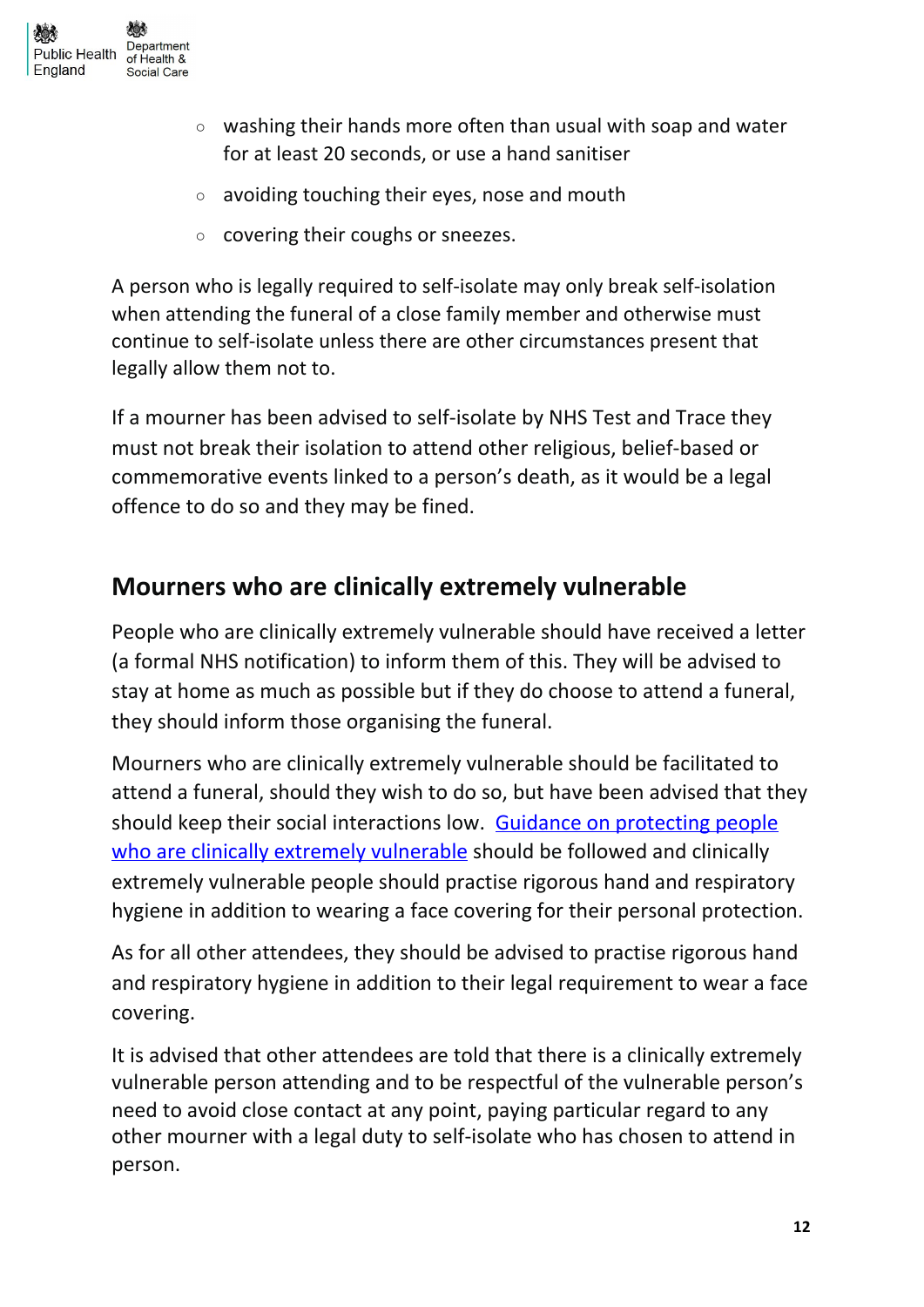

Additional recommended actions to reduce the risk of infection include:

- Advising the mourner to travel to the venue via the safest route possible, preferably in a car by themselves, or with someone from their household or support bubble
- advising the mourner to avoid public transport.

#### **Mourners coming from outside England**

Mourners who have travelled to England within the last 14 days from any country that is not exempt from the [requirement](https://www.gov.uk/guidance/coronavirus-covid-19-travel-corridors) to self-isolate, are required to self-isolate for the first 14 days after they arrive.

However, mourners can leave their place of self-isolation in [limited](https://www.gov.uk/government/publications/coronavirus-covid-19-how-to-self-isolate-when-you-travel-to-the-uk/coronavirus-covid-19-how-to-self-isolate-when-you-travel-to-the-uk#how-to-self-isolate-in-your-accommodation) [circumstances](https://www.gov.uk/government/publications/coronavirus-covid-19-how-to-self-isolate-when-you-travel-to-the-uk/coronavirus-covid-19-how-to-self-isolate-when-you-travel-to-the-uk#how-to-self-isolate-in-your-accommodation), including on compassionate grounds. This includes attending a funeral of a household member, a close family member, or a friend (if neither household member or close family member can attend the funeral).

### <span id="page-12-0"></span>**Travelling to and from a funeral**

People in the same support bubble can stay overnight with each other as they count as one household. Hotels may also remain open to provide accommodation for anyone attending a funeral in all tiers, but different households should remain socially distanced within the accommodation.

Mourners should be facilitated to follow the [guidance](https://www.gov.uk/government/publications/coronavirus-covid-19-meeting-with-others-safely-social-distancing/coronavirus-covid-19-meeting-with-others-safely-social-distancing) on social [distancing](https://www.gov.uk/government/publications/coronavirus-covid-19-meeting-with-others-safely-social-distancing/coronavirus-covid-19-meeting-with-others-safely-social-distancing) and the safer travel guidance for [passengers](https://www.gov.uk/guidance/coronavirus-covid-19-safer-travel-guidance-for-passengers) when travelling to and from the funeral. Wherever possible, mourners should be advised to travel to the venue in a car by themselves, or with people from their household or support bubble. This is particularly advised for those who are clinically vulnerable or extremely vulnerable. If this is not possible, they should be advised to:

- Keep to a small group from their household or support bubble
- open windows in transport for ventilation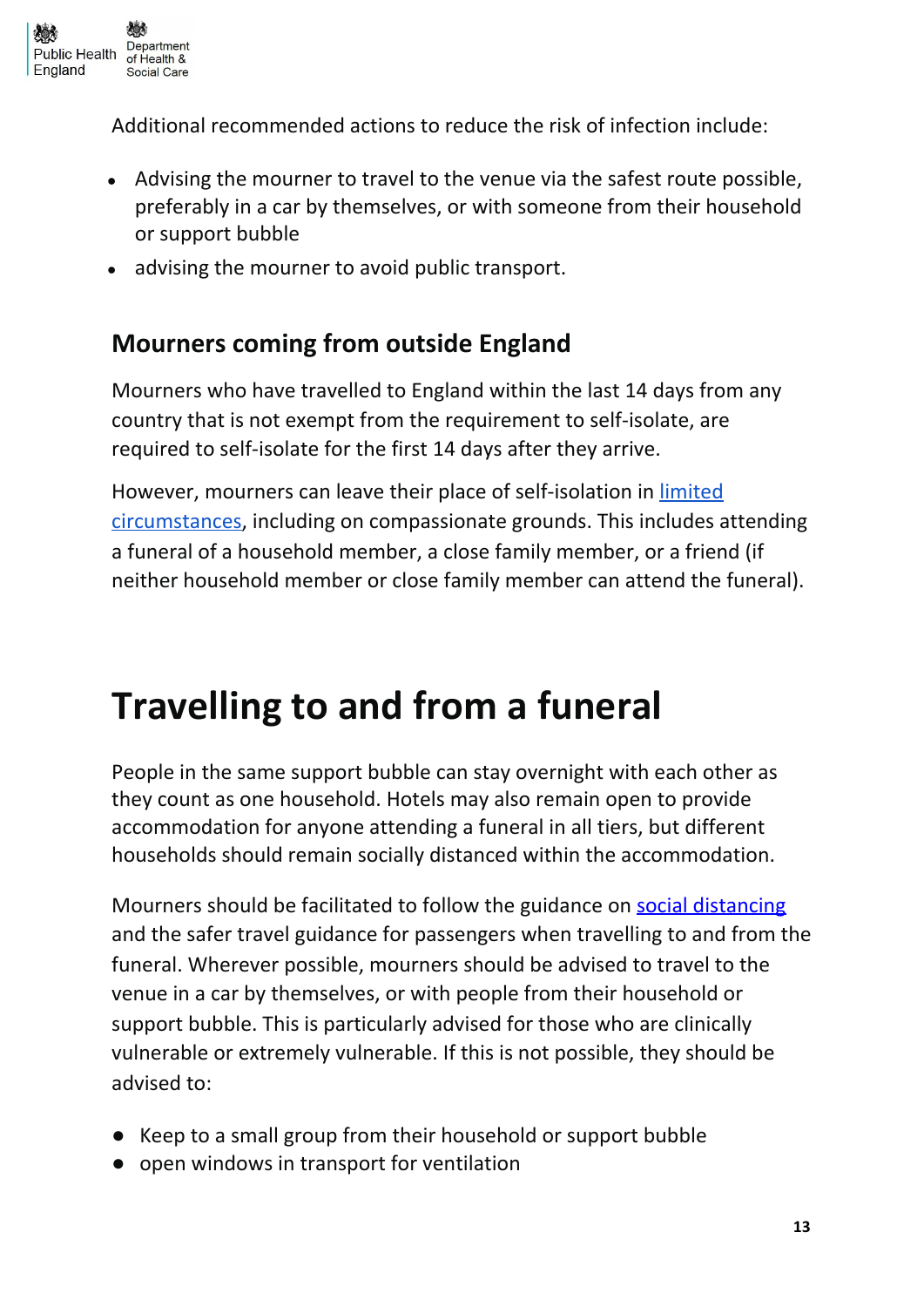

- travel side by side or behind other people, rather than facing them, where seating arrangements allow
- face away from each other
- make sure that the car is cleaned between journeys using standard cleaning products, particularly door handles and other areas that people may touch
- wear a face covering. Mourners are required by law to wear a face-covering on public transport, in taxis and private hire vehicles unless they are exempt for health, disability or other reasons. Passengers who are not exempt are legally required to wear a face covering when travelling in a funeral director's vehicle. A face covering is also strongly recommended for drivers.

### <span id="page-13-0"></span>**Management of the venue**

In this section, 'the venue' is intended to mean the place where funerals and other commemorative events are held, including the burial ground or a crematorium.

It is strongly advised that in order to stay safe, mourners attending in person are kept to a modest number. In all cases, there must not be more than 30 mourners at the funeral and up to 15 at other religious, belief-based or commemorative events linked to a person's death.

Venue managers and those organising a funeral should adhere to the relevant guidelines. It is a legal requirement for the venue manager to carry out actions as appropriate under a COVID-19 risk [assessment](https://www.hse.gov.uk/coronavirus/working-safely/risk-assessment.htm) and they should take all reasonable measures to limit the risk of transmission.

#### **Guidance on venue capacity**

Venue capacity and attendance numbers must allow at least 2 metres to be maintained between individuals who are not from the same household or support bubble. Social distancing between attendees should be facilitated.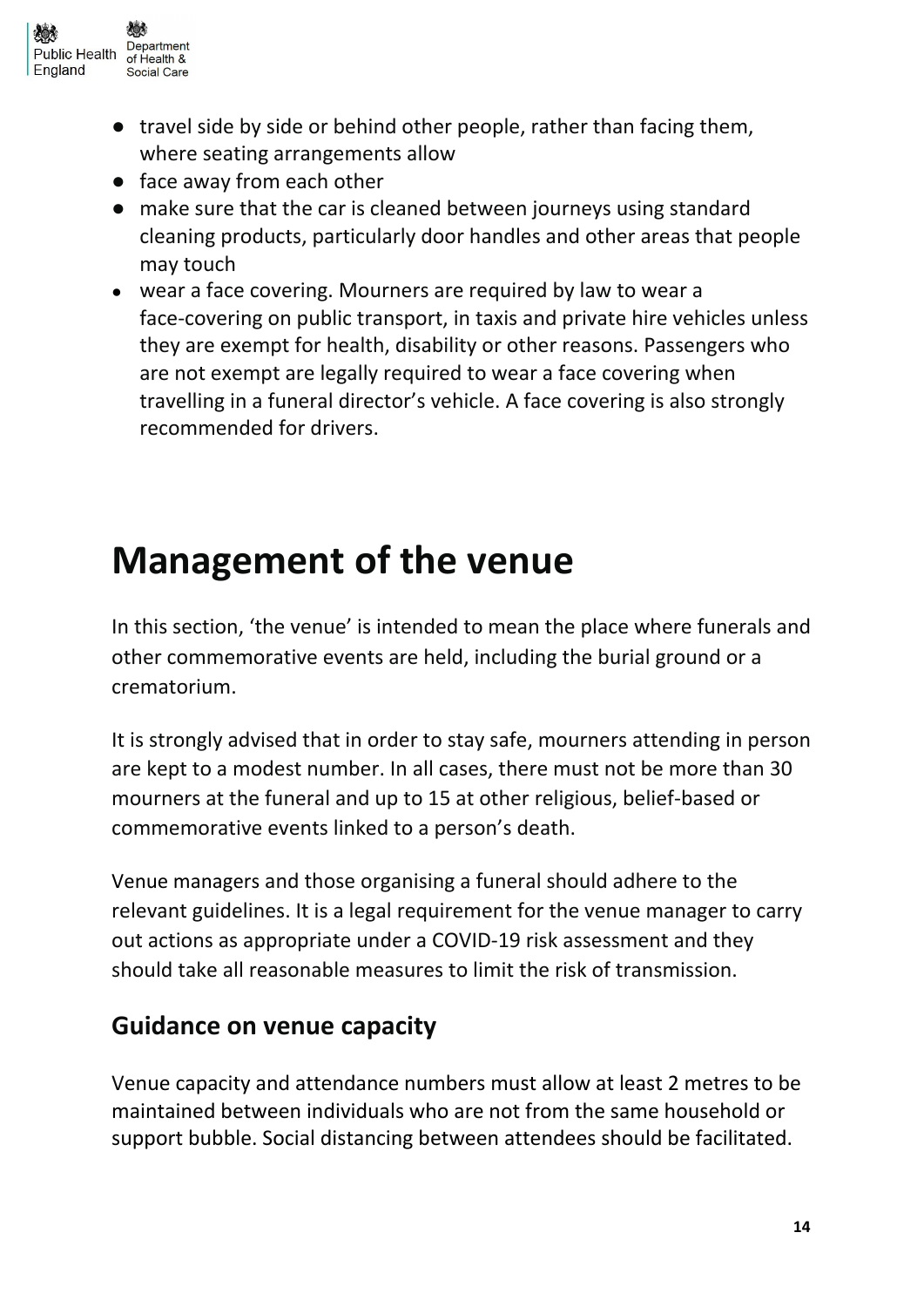The venue must limit attendance at funerals and other commemorative events, based on how many people can be safely accommodated within the premises with social distancing in place. In some cases this may be less than the maximum number permitted. Venues will need to consider how to best manage this, for example including use of live-streaming for remote attendance, where possible.

The need to comply with limits on gatherings should be communicated, for example when booking the funeral or on arrival.

### **Guidance on face coverings**

Mourners should be reminded that they are legally required to wear face coverings in indoor locations such as places of worship, crematoriums and burial ground chapels. There is additional [guidance](https://www.gov.uk/government/publications/face-coverings-when-to-wear-one-and-how-to-make-your-own) on the use of face [coverings](https://www.gov.uk/government/publications/face-coverings-when-to-wear-one-and-how-to-make-your-own). Please be mindful that there are valid exemptions for some individuals and groups not to wear a face covering in these settings or to remove it, for example if a mourner becomes distressed. Venue managers should treat such necessary actions with sympathy and understanding.

#### **Guidance on remote attendance**

Measures that allow remote attendance should be facilitated particularly for mourners who are required to self-isolate or who are clinically extremely vulnerable.

### **Guidance on maintaining good hygiene practices and venue cleaning**

- Handwashing facilities with soap and water or hand sanitiser should be provided and signposted clearly. If venue toilets are kept open they should be carefully managed to reduce the risk of transmission of COVID-19. This may include:
	- <sup>o</sup> using signs and posters to build awareness of good hygiene and social distancing practices
	- $\circ$  establishing a one way system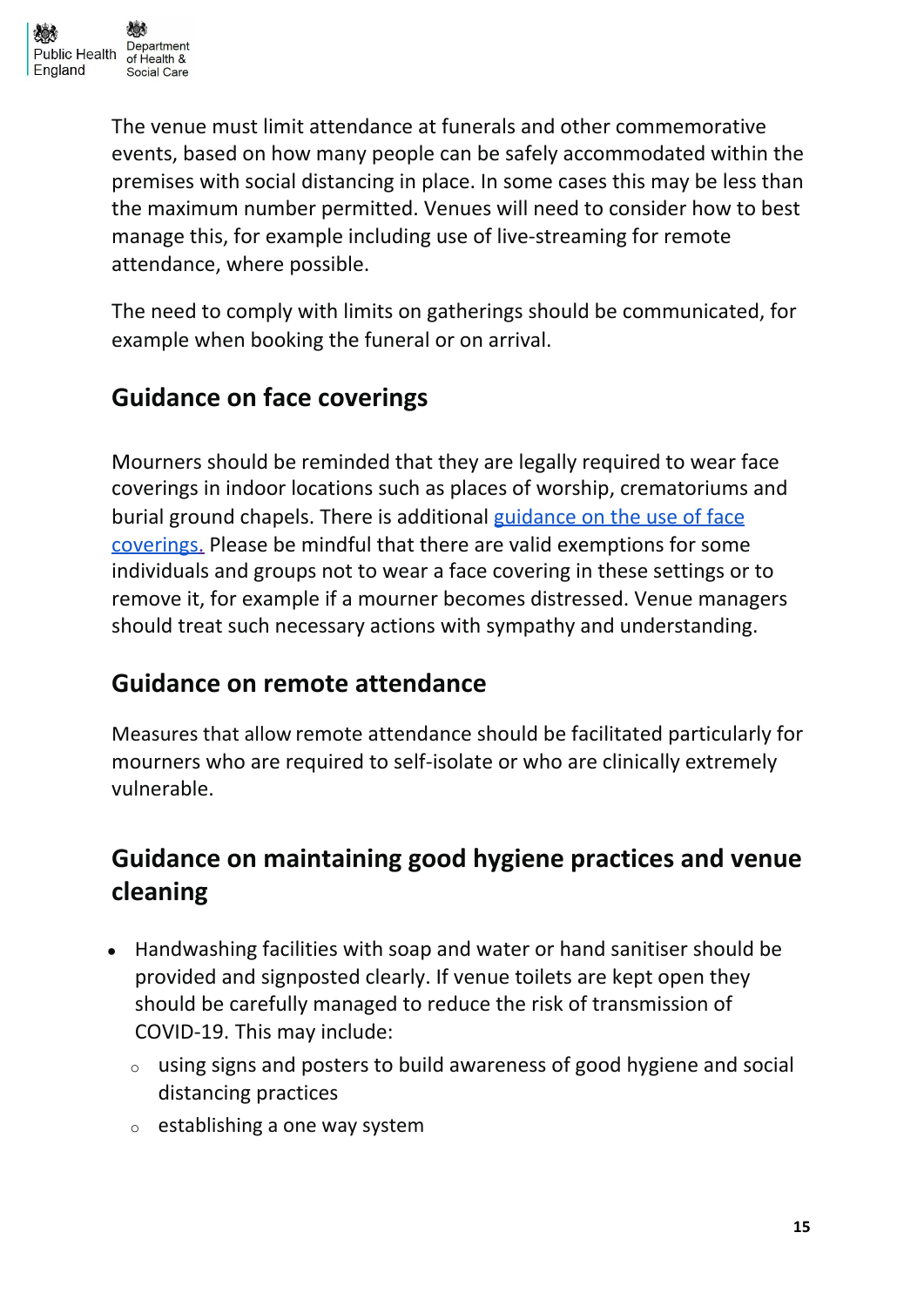

- setting up and monitoring more frequent cleaning schedules including waste management and collection
- processes should be in place to allow suitable time for [cleaning](https://www.gov.uk/government/publications/covid-19-decontamination-in-non-healthcare-settings/covid-19-decontamination-in-non-healthcare-settings) and [disinfecting](https://www.gov.uk/government/publications/covid-19-decontamination-in-non-healthcare-settings/covid-19-decontamination-in-non-healthcare-settings) the area in which the service takes place, both before and after each service, paying attention to frequently-touched objects and surfaces using regular cleaning products
- improve ventilation as far as possible and whenever possible in order to reduce the risk of people passing on COVID-19 to people near them. The risk is greatest when people are close to each other, especially in poorly ventilated indoor spaces and when people spend a lot of time together in the same room
- consider how to manage the flow of groups in and out of venues to minimise overlap between different groups
- allow time for adequate cleaning.

#### **Guidance on employee arrangements**

- The arrangements for performances by professional singers or musicians should be agreed, ensuring they comply with social distancing and other measures to limit the transmission of the virus. [Guidance](https://www.gov.uk/government/publications/covid-19-guidance-for-the-safe-use-of-places-of-worship-during-the-pandemic-from-4-july) for the safe use of places of [worship](https://www.gov.uk/government/publications/covid-19-guidance-for-the-safe-use-of-places-of-worship-during-the-pandemic-from-4-july) has further information
- singing should be limited to the performers and ceremonies should not include congregational singing. Venues should take account of the [performing](https://www.gov.uk/guidance/working-safely-during-coronavirus-covid-19/performing-arts) arts guidance which outlines additional mitigations such as good ventilation. Where music is to be played and recordings are available, consider using these as an alternative to live singing to lower risks
- if possible, mourners should avoid using busy forms of transport, routes or crowded areas in transit to or from the venue
- employers should follow the guidance on face [coverings](https://www.gov.uk/government/publications/face-coverings-when-to-wear-one-and-how-to-make-your-own/face-coverings-when-to-wear-one-and-how-to-make-your-own#face-coverings-at-work) at work to assess their use on a case by case basis. Staff should follow guidance from their employer that should be based on a workplace health and safety assessment. Public health advice is that staff should wear a face covering in enclosed public spaces where social distancing may be difficult, and where they come into contact with people they do not normally meet.
- venue managers can enter into a suitable arrangement with others carrying out services in their venue, for example funeral directors, and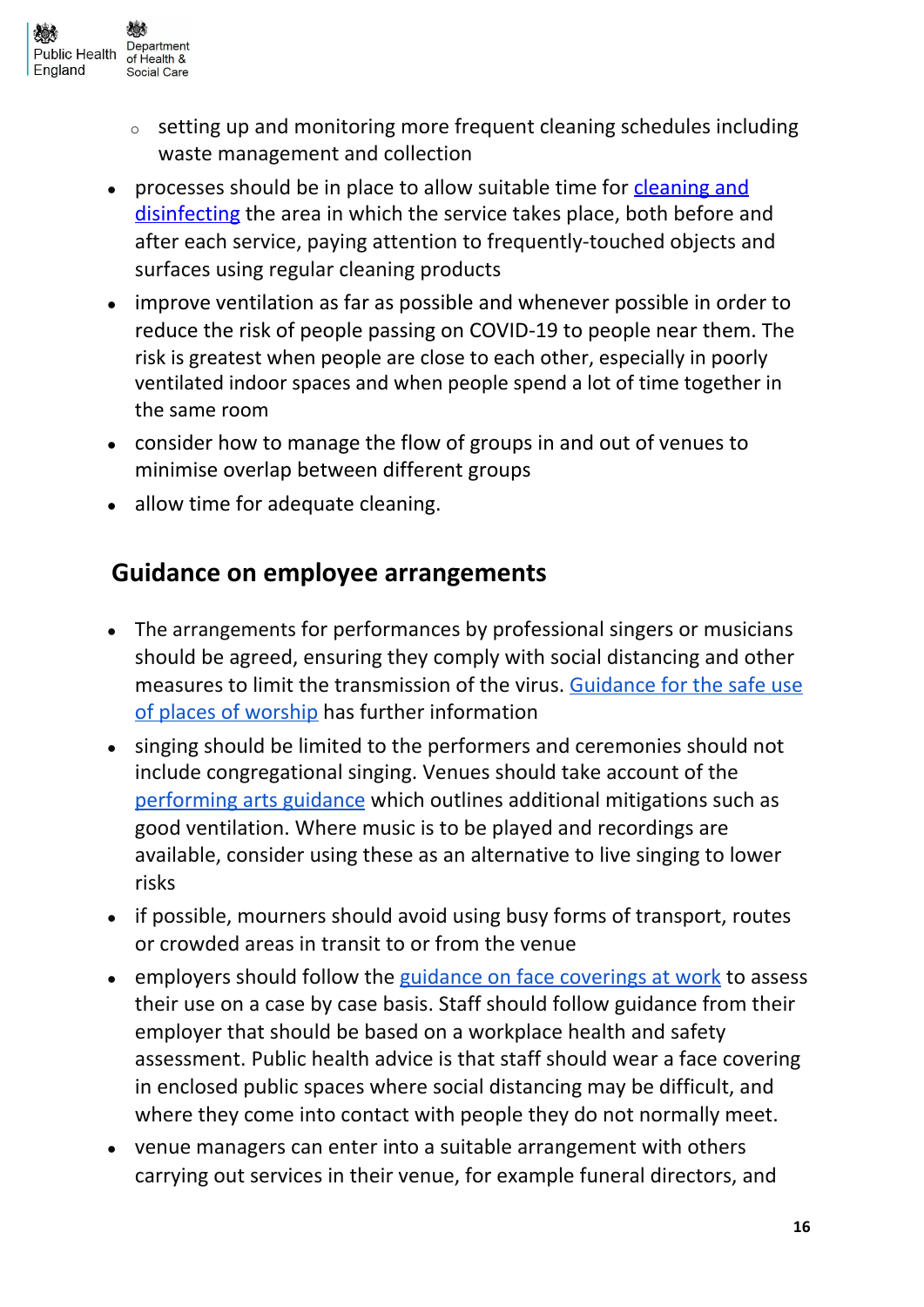

those leading or reading at a funeral service, ensuring that mitigations are in place and should ensure public safety measures are in place and actions are taken as appropriate to the venue as detailed above.

Venue managers are strongly encouraged to follow the [guidance](https://www.gov.uk/guidance/maintaining-records-of-staff-customers-and-visitors-to-support-nhs-test-and-trace) for businesses on [supporting](https://www.gov.uk/guidance/maintaining-records-of-staff-customers-and-visitors-to-support-nhs-test-and-trace) NHS Test and Trace through keeping a temporary record of staff shift patterns and visitors for 21 days and displaying an official NHS QR code poster. This could help to contain outbreaks of infection.

Limits for funeral ceremonies held as part of communal worship that follows COVID-19 secure guidelines should be decided on the basis of the capacity of the place of worship. Separate [guidance](https://www.gov.uk/government/publications/covid-19-guidance-for-the-safe-use-of-places-of-worship-during-the-pandemic-from-4-july) on [safe](https://www.gov.uk/government/publications/covid-19-guidance-for-the-safe-use-of-places-of-worship-during-the-pandemic-from-4-july) use of places of [worship](https://www.gov.uk/government/publications/covid-19-guidance-for-the-safe-use-of-places-of-worship-during-the-pandemic-from-4-july) is [available.](https://www.gov.uk/government/publications/covid-19-guidance-for-the-safe-use-of-places-of-worship-during-the-pandemic-from-4-july)

# <span id="page-16-0"></span>**Linked religious, belief-based or commemorative events**

In this guidance, 'other religious, belief-based or commemorative events' means events linked to a person's death, other than the funeral. This event may take place before or following the funeral. Ash scattering, stone setting ceremonies and wakes are examples of such events.

Within all local restriction tiers, other religious, belief-based and commemorative events linked to a person's death are permitted. The maximum limit for these events is 15 people in a COVID-19 secure venue, where the venue manager has carried out a risk assessment and taken all reasonable measures to limit the risk of transmission of COVID-19.

If [the](https://www.gov.uk/guidance/local-restriction-tiers-what-you-need-to-know) event is taking place in a private dwelling, including private gardens, the relevant local [restriction](https://www.gov.uk/guidance/local-restriction-tiers-what-you-need-to-know) tier guidance on [socialising](https://www.gov.uk/guidance/local-restriction-tiers-what-you-need-to-know#medium-alert) within the home should be followed. In tiers 2 and 3 this means that only members of the household or support bubble can attend.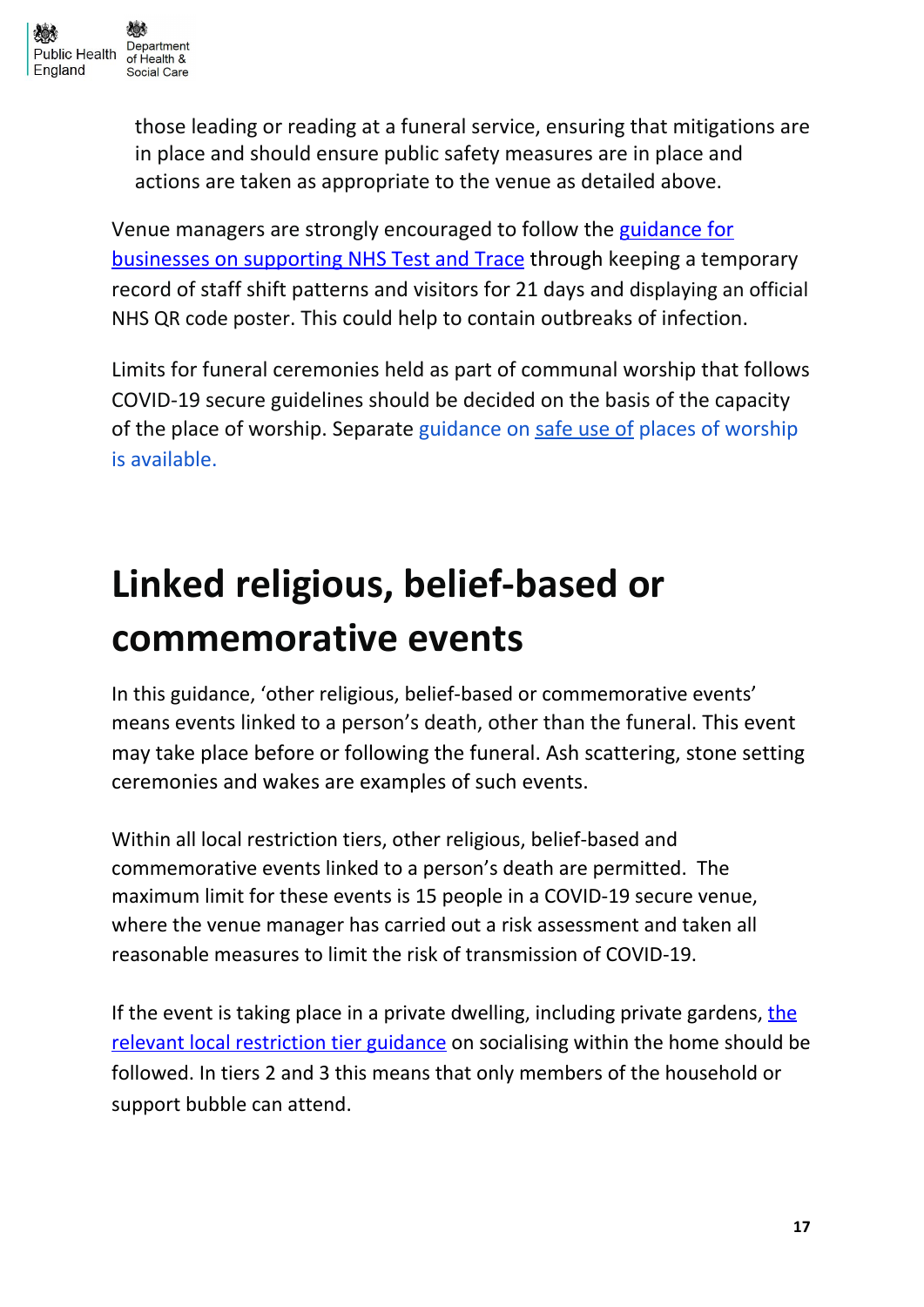

At the event, attendees should remain seated, with table service provided to support social distancing and to minimise any risk of infection. Individuals should not touch communal or shared objects, or handle items other than one's own (for example avoid the use of shared cutlery, dishes or service sheets). Sharing of food should be avoided and other actions to reduce the risk of transmission should also be considered, for example, use of pre-wrapped food where not provided by the venue. Attendees should ensure that social distancing measures are observed at all times and [guidance](https://www.gov.uk/government/publications/face-coverings-when-to-wear-one-and-how-to-make-your-own/face-coverings-when-to-wear-one-and-how-to-make-your-own#:~:text=You%20should%20also%20wear%20a,settings%2C%20such%20as%20GP%20surgeries.https://www.gov.uk/government/publications/face-coverings-when-to-wear-one-and-how-to-make-your-own/face-coverings-when-to-wear-one-and-how-to-make-your-own) on the use of face [coverings](https://www.gov.uk/government/publications/face-coverings-when-to-wear-one-and-how-to-make-your-own/face-coverings-when-to-wear-one-and-how-to-make-your-own#:~:text=You%20should%20also%20wear%20a,settings%2C%20such%20as%20GP%20surgeries.https://www.gov.uk/government/publications/face-coverings-when-to-wear-one-and-how-to-make-your-own/face-coverings-when-to-wear-one-and-how-to-make-your-own) is also followed.

In tiers 1 and 2, places such as hospitality venues as well as community centres, places of worship, hotels, exhibition centres, burial grounds, cemeteries and crematoriums are permitted to remain open to hold linked events. See guidance on [Restaurants,](https://www.gov.uk/guidance/working-safely-during-coronavirus-covid-19/restaurants-offering-takeaway-or-delivery) pubs, bars and take away services for more details.

In tier 3, hospitality venues are not permitted to open to hold linked events. Venues like community centres, places of worship, burial grounds, cemeteries and crematoriums can hold linked events. Areas of hotels, exhibition centres, and conference centres that are not bars and restaurants, for example conference halls or meeting rooms, may also rent space for this purpose. Only light refreshments should be served within these venues (and cannot be provided by the venue itself in tier 3).

If a mourner has been advised to self-isolate by NHS Test and Trace they must not break their isolation to attend other religious, belief-based or commemorative events linked to a person's death, as it would be a legal offence to do so and they may be fined.

Mourners may consider deferring commemorative events such as a wake or memorial service until further social restrictions have been lifted.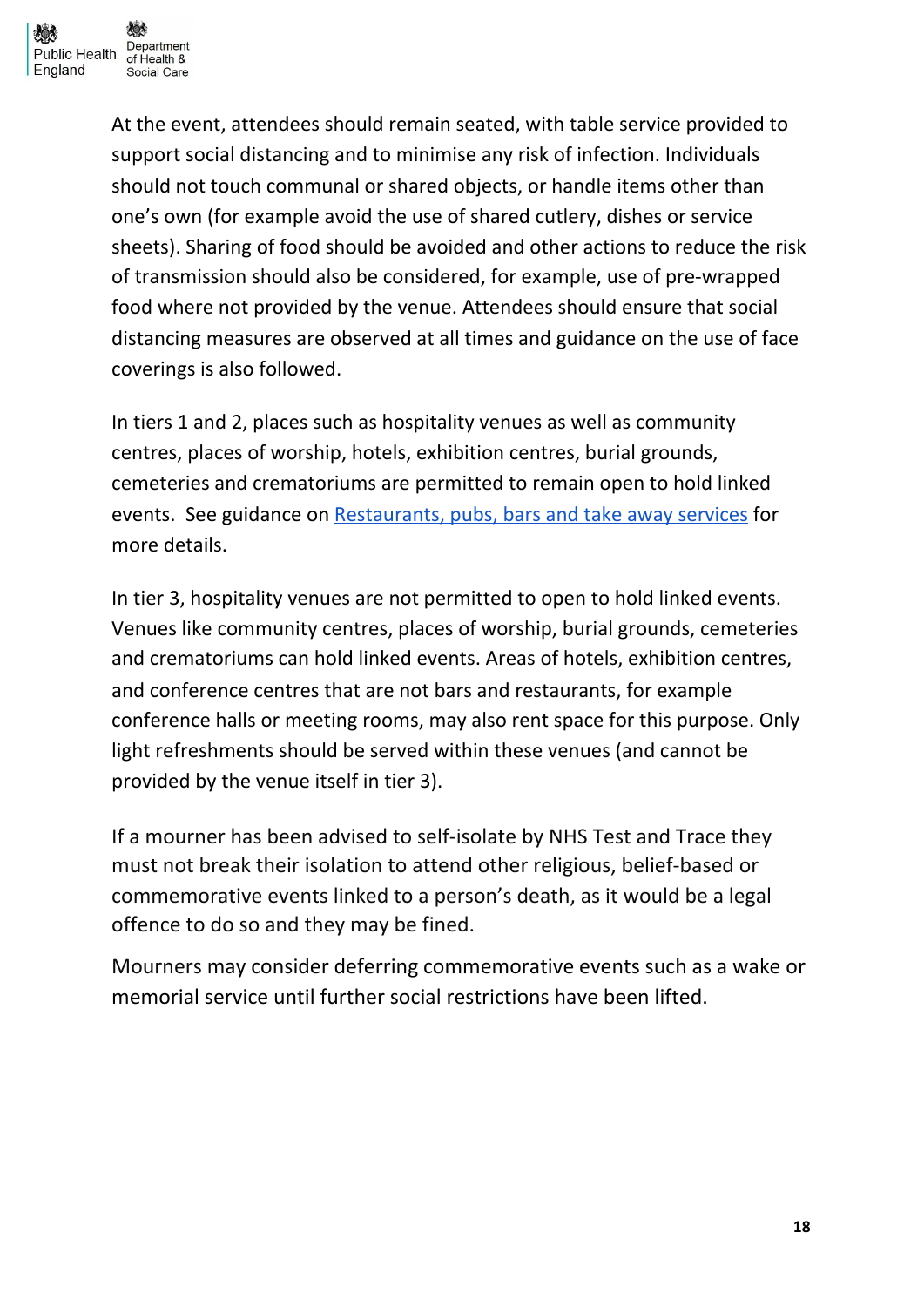

### <span id="page-18-0"></span>**Personal care of deceased people**

Mourners are advised not to take part in rituals or practices that bring them into close contact with the deceased. Where there are aspects of faith which include close contact with the deceased, that contact should be restricted to those who are wearing Personal Protective Equipment (PPE), under the supervision of someone who is trained in the appropriate use of PPE. Detailed guidance on care of the [deceased](https://www.gov.uk/government/publications/covid-19-guidance-for-care-of-the-deceased/guidance-for-care-of-the-deceased-with-suspected-or-confirmed-coronavirus-covid-19) should be followed, regardless of the setting in which personal care of the deceased is provided.

Given the very significant risk for clinically vulnerable and clinically extremely vulnerable people who come into contact with COVID-19, it is strongly advised that they have no contact with the body of the deceased, regardless of whether they are wearing PPE. This includes washing, preparing or dressing the body.

### <span id="page-18-1"></span>**Experiencing grief or bereavement**

Whenever the loss of a friend or loved one happens, it can be an extremely difficult and challenging time. This may be even more difficult for those experiencing bereavement and grief during the COVID-19 pandemic.

Bereaved people may struggle not just with the bereavement, but with the impact of social distancing measures and the fact that they may not be able to say goodbye in the way that they would have wanted. This may be particularly hard for those living alone, and it may be harder to connect with usual support networks.

Further information on grief and bereavement support are available through the NHS support page for [bereavement](https://www.nhs.uk/conditions/stress-anxiety-depression/coping-with-bereavement/) and loss. [Cruse](https://www.cruse.org.uk/get-help/coronavirus-dealing-bereavement-and-grief) [Bereavement](https://www.cruse.org.uk/get-help/coronavirus-dealing-bereavement-and-grief) Care also offers advice and support on dealing with bereavement and grief during the COVID-19 pandemic and [ataloss.org](https://www.ataloss.org/) provides links to bereavement services across the UK. The [Childhood](http://www.childhoodbereavementnetwork.org.uk/)